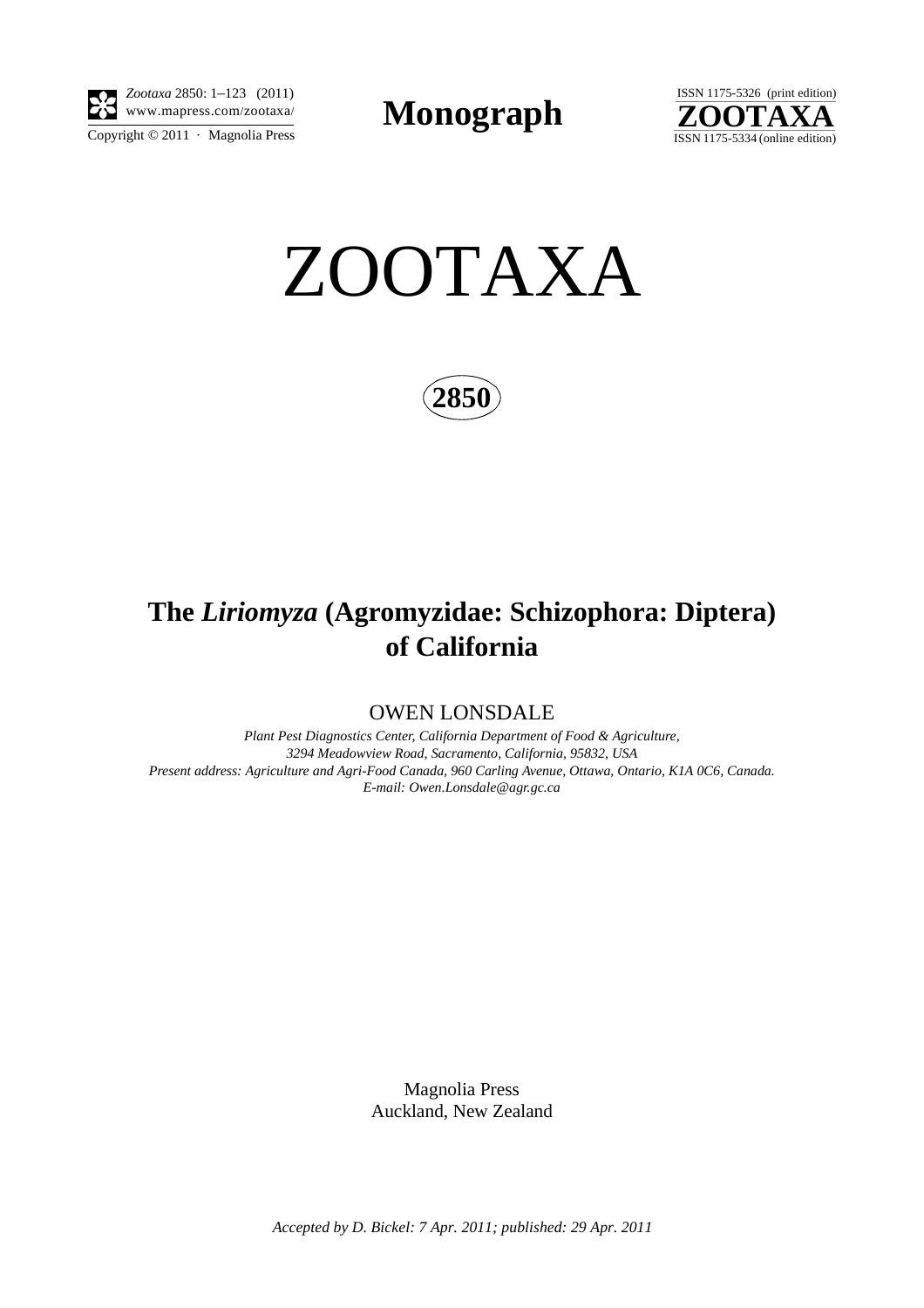Owen Lonsdale **The** *Liriomyza* **(Agromyzidae: Schizophora: Diptera) of California** (*Zootaxa* 2850) 123 pp.; 30 cm. 29 Apr. 2011

ISBN 978-1-86977-707-4 (paperback)

ISBN 978-1-86977-708-1 (Online edition)

FIRST PUBLISHED IN 2011 BY Magnolia Press P.O. Box 41-383 Auckland 1346 New Zealand e-mail: zootaxa@mapress.com http://www.mapress.com/zootaxa/

## © 2011 Magnolia Press

All rights reserved.

No part of this publication may be reproduced, stored, transmitted or disseminated, in any form, or by any means, without prior written permission from the publisher, to whom all requests to reproduce copyright material should be directed in writing.

This authorization does not extend to any other kind of copying, by any means, in any form, and for any purpose other than private research use.

ISSN 1175-5326 (Print edition) ISSN 1175-5334 (Online edition)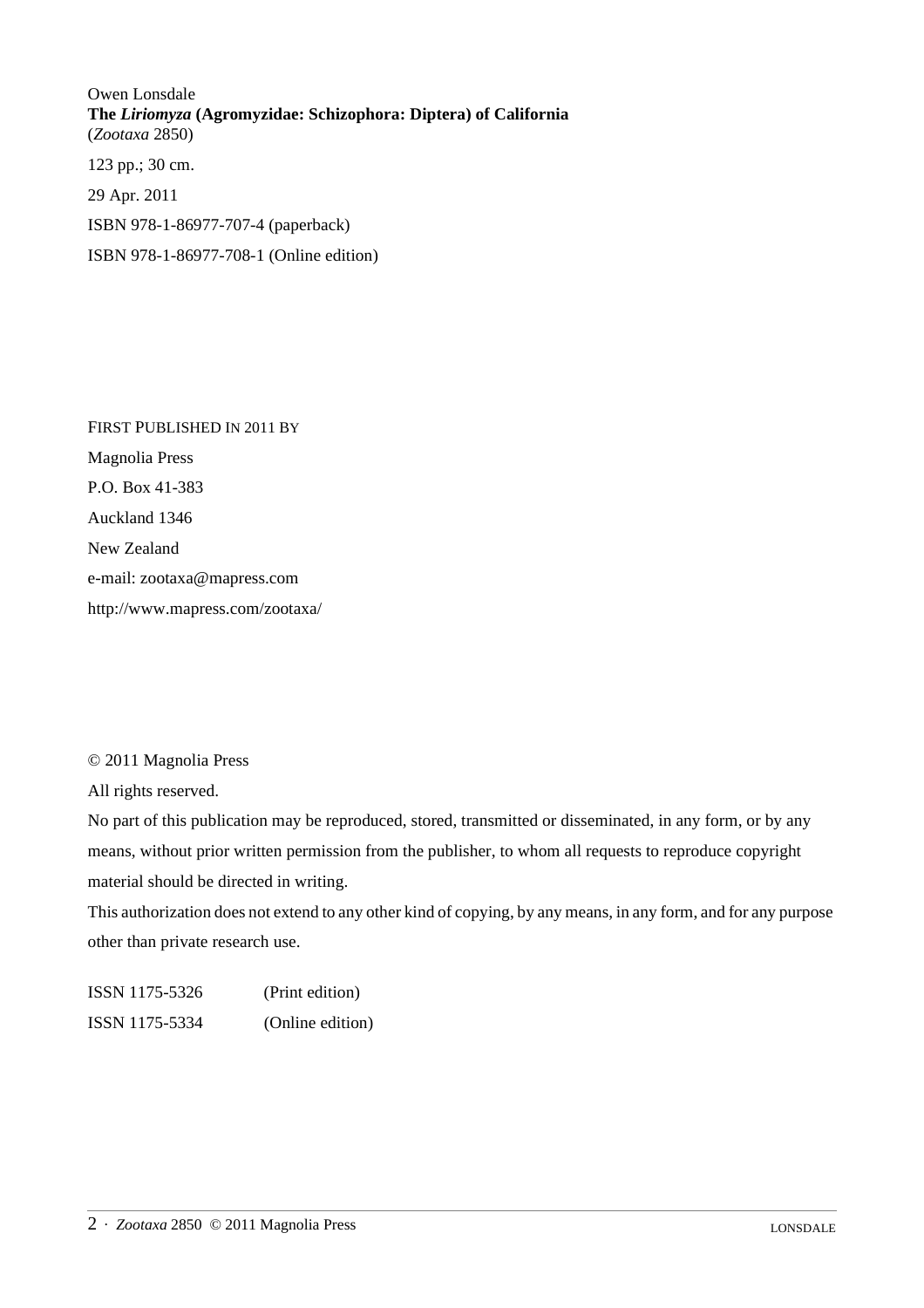# **Table of contents**

| Liriomyza californiensis Spencer (and all contained and all contained a state of 38 and 2011) |  |
|-----------------------------------------------------------------------------------------------|--|
|                                                                                               |  |
|                                                                                               |  |
|                                                                                               |  |
|                                                                                               |  |
|                                                                                               |  |
|                                                                                               |  |
|                                                                                               |  |
|                                                                                               |  |
|                                                                                               |  |
|                                                                                               |  |
|                                                                                               |  |
|                                                                                               |  |
|                                                                                               |  |
|                                                                                               |  |
|                                                                                               |  |
|                                                                                               |  |
|                                                                                               |  |
|                                                                                               |  |
|                                                                                               |  |
|                                                                                               |  |
|                                                                                               |  |
|                                                                                               |  |
|                                                                                               |  |
|                                                                                               |  |
|                                                                                               |  |
|                                                                                               |  |
|                                                                                               |  |
|                                                                                               |  |
|                                                                                               |  |
|                                                                                               |  |
|                                                                                               |  |
|                                                                                               |  |
|                                                                                               |  |
|                                                                                               |  |
|                                                                                               |  |
|                                                                                               |  |
|                                                                                               |  |
|                                                                                               |  |
|                                                                                               |  |
|                                                                                               |  |
|                                                                                               |  |
|                                                                                               |  |
|                                                                                               |  |